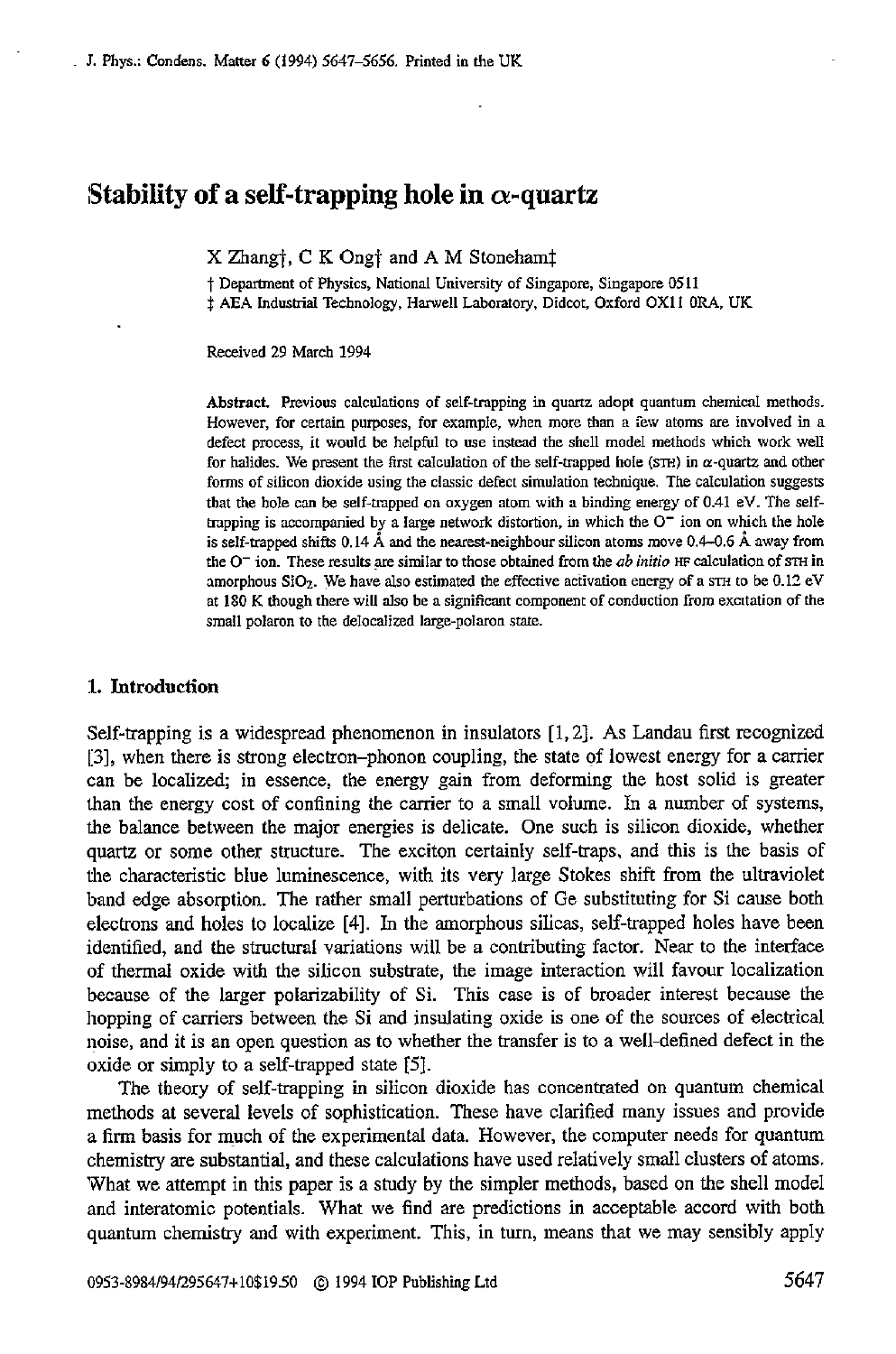these Matt-Littleton techniques to a variety of important problems in which the oxide is on a silicon substrate. For example, the methods could be used to study certain of the defect reactions involving the  $P_b$  centres  $[6,7]$ , the characteristic silicon dangling bond defects at silicon/thermal oxide interfaces.

Our present work concentrates on two fundamental questions that have yet to be satisfactorily answered. First, what is the type of trapped charge, i.e. does a trapped charge exist as a self-trapped hole **(STH)** or as a self-trapped electron **(SE)?** Secondly, how do these free carriers (not associated with impurities or structural defects) migrate in quartz? We shall concentrate on the problems of the **STH** since the study of **STE** involves the conduction band of the  $SiO<sub>2</sub>$  and reliable results are not available with the current methods.

Experimental evidence for the  $STH$  in  $SiO<sub>2</sub>$  comes mainly from ESR experiments; data for the **STE** come from optical and associated methods. Hayes and Jenkin **181** identified a STH in germanium-doped  $\alpha$ -quartz, but were unable to find a STH in undoped  $\alpha$ -quartz. Griscom <sup>[9]</sup> observed two ESR spectra (STH<sub>1</sub> and STH<sub>2</sub>) in irradiated amorphous SiO<sub>2</sub>. The STH<sub>1</sub> signal he observed was analogous to the one arising from the Ge-trapped hole observed by Hayes and Jenkin [8] while the STH<sub>2</sub> was assumed to arise from a hole trapped on two oxygen atoms. In addition to the ESR data, optical data for a STH in both Ge-doped  $\alpha$ -quartz **[IO]** and in amorphous Si02 **[ll]** were also reported. **On** the theoretical side, the main efforts were concentrated on **STE.** Fisher **et** *al* **1121** reported the first *ab initio* calculation of a STE in  $\alpha$ -quartz using a Hartree-Fock (HF) method. Shluger and Stefanovich [13, 14] described the calculation for a STE in  $\beta$ -cristobalite by use of an approximate HF approach. The first *ab initio* HF calculation for the **sTH** in amorphous Si02 has been reported recently by Edwards **1151.** All these theoretical studies agree that the hole is located on an oxygen atom and that its two nearest-neighbour silicon atoms are found to relax away from tbe defect oxygen atom. The underlying problem with these calculations is the small size of cluster used. For example, in *ab initio* **WF,** only two silicon and seven oxygen atoms are included in the cluster although the cluster was embedded in an array **of** point charges. However, the hole localization is mainly due to polarization and distortion energy, both of which are long range in nature; further, many defect reactions can only be modelled by including many more atoms explicitly.

In the present work, we choose to use the classical static simulation package **CASCADE 1161** which can treat the polarization and distortion of a large cluster explicitly. The method incorporates the **HADES** code on which **CASCADE** is based, and has proved to be useful in the study of **STH** and its migration in alkali halide **[17-201** and in the study of bipolarons in high-T, superconductors [21]. In our calculation we used a larger cluster with **630** atoms and allowed all the atoms to be fully relaxed. We shall present results on the energies of **STH, the lattice distortion caused by STH and the activation energy of STH in pure**  $\alpha$ **-quartz.** 

## **2. Computational method**

**Our** simulation is based on the shell model generalization of the Born model of the solid, which treats the solid as a collection of point ions with short-range repulsive forces acting between them. This approach has achieved a wide range of success, although, naturally, the reliability of the simulations depends on the validity of the potential model used in the calculations. Detailed discussion on this simulation technique can be found in **[22].** Many of the key ideas and applications are given in the papers honouring 50 years of the Mott-Littleton method **[23].** We shall only give a brief description of the interatomic potentials and defect energy calculation.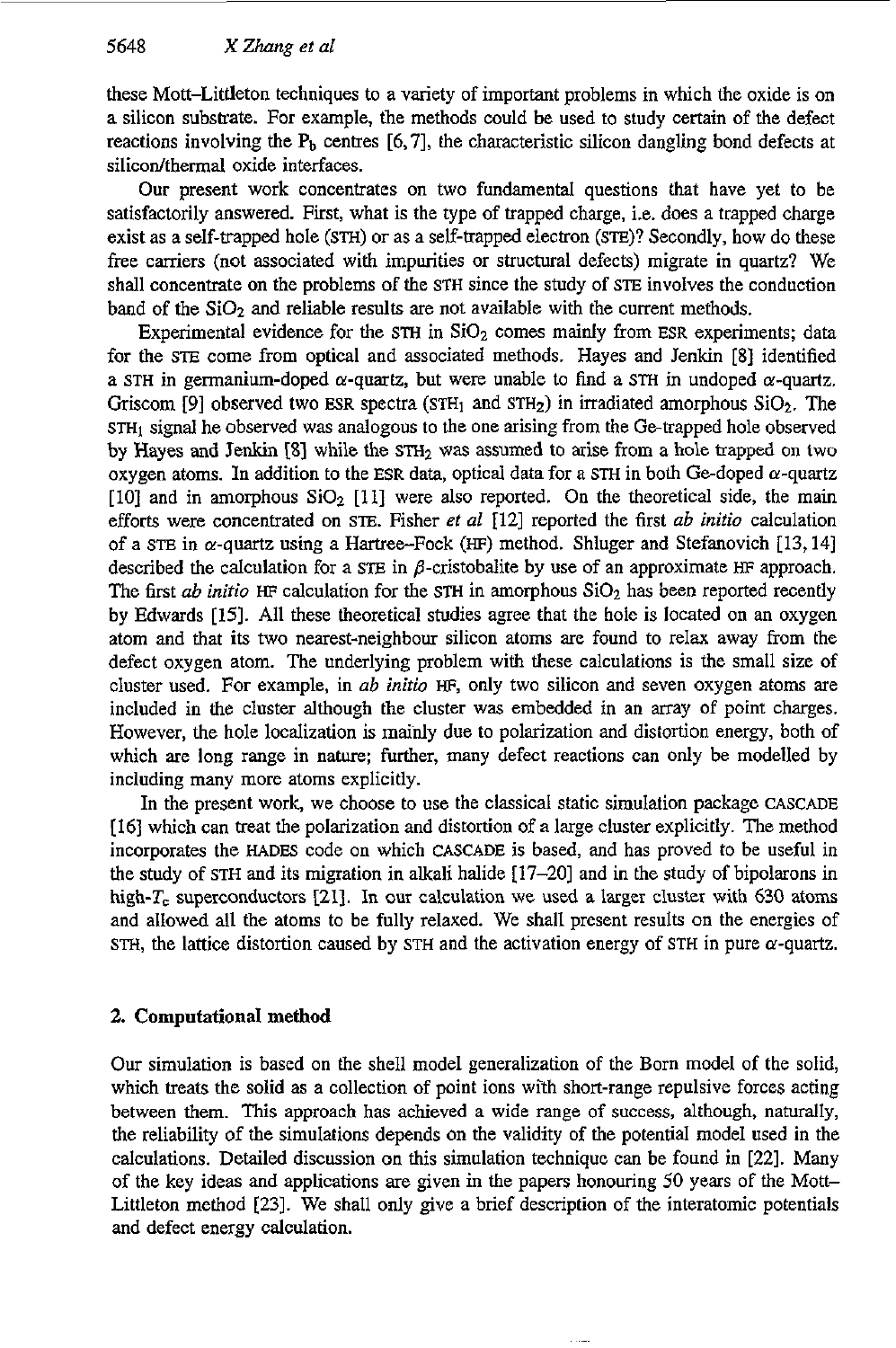The short-range potentials used in this classic simulation are described by the Bom-Mayer potential supplemented by an attractive  $r^{-6}$  term:

$$
V(r) = A \exp(-r/\rho) - Cr^{-6}
$$
 (1)

where  $A$ ,  $\rho$  and  $C$  are constants. The polarizability of individual ions and its dependence on local atomic environment is treated using the shell model **[24],** in which the outer valence cloud of the ion is simulated by a massless shell of charge *Y* and the nucleus and inner electrons by a core of charge X. The total charge of the ion is thus  $X + Y$  which indicates the oxidation state of the ion. The interaction between the core and shell of any ion **is**  treated **as** being harmonic with a spring constant *k* and represented by

$$
V(r_i) = \frac{1}{2}k_i d_i^2 \tag{2}
$$

where  $d_i$  is the relative displacement of core and shell of ion  $i$ . The electronic polarizability of the **free** ion *i* is thus given by

$$
\alpha_i = Y_i^2 / k_i. \tag{3}
$$

The defect energy is defined **as** the energy **to** create a defect within the perfect lattice (for a full discussion of the terms involved, see [20]). **In** this work, we treated the defecfive lattice by using a two-region strategy **[?I. In** this, approach the crystal is formally divided into an inner region (region I) and an outer region (region **U).** In the inner region the lattice configuration is evaluated explicitly while the outer region can be viewed from the defect as a continuum. The displacements within the outer region are due solely to the electric field produced by the total charge. of the defect centred at the defect origin. The Mott-Littleton method *[22]* **is** employed in the outer region and the polarization *P* can be represented by The displacements within the outer region are due solely to the electric field<br>as total charge of the defect centred at the defect origin. The Mott-Littleton<br>employed in the outer region and the polarization P can be repr

$$
P = \frac{1}{4\pi} \left( 1 - \frac{1}{\varepsilon_0} \right) \frac{ZeR}{R^3}
$$
 (4)

where  $\varepsilon_0$  is the static dielectric constant of the solid and the R is the distance from the defect origin. In order to account consistently for the different treatment of the two regions, **an** interfacial region (region na) is introduced between region I and region **II.** This approach provides for the considerable relaxation of the **crystal** structure around the defect, and the total energy of the system can therefore be written as

$$
E = E_{\rm I}(x) + E_{\rm IIA}(x, t) + E_{\rm II}(t) \tag{5}
$$

in which  $E_i(x)$  is the energy of the region I,  $E_{\text{Ia}}(x, t)$  is the interaction energy between region I and II, and  $E_{II}(t)$  is the energy of region II. Here, the argument x is a vector of independent coordinates describing the region I, and *t* **is** the magnitude of a corresponding vector of the displacements in the region 11.

In this work, the O ions are treated using the shell model while the Si ions are treated using a rigid model (without shell). We used the potential parameters  $A$ ,  $\rho$  and  $C$  and shell parameters *Y* and *k* derived for the  $\alpha$ -quartz by Sanders, Leslie and Catlow [26]. This potential includes a three-body interaction, and it reproduced the structure of  $\alpha$ -quartz which is in good agreement with the experimental data and is successfully applied to calculation of the energies of point defects in quartz **1271.** We used a radius of inner region **of 10.4 A**  which included **630** species and a radius of interfacial region of **22.4** A which included **5612** species. All the ions in the two regions are **fully** relaxed in our calculation.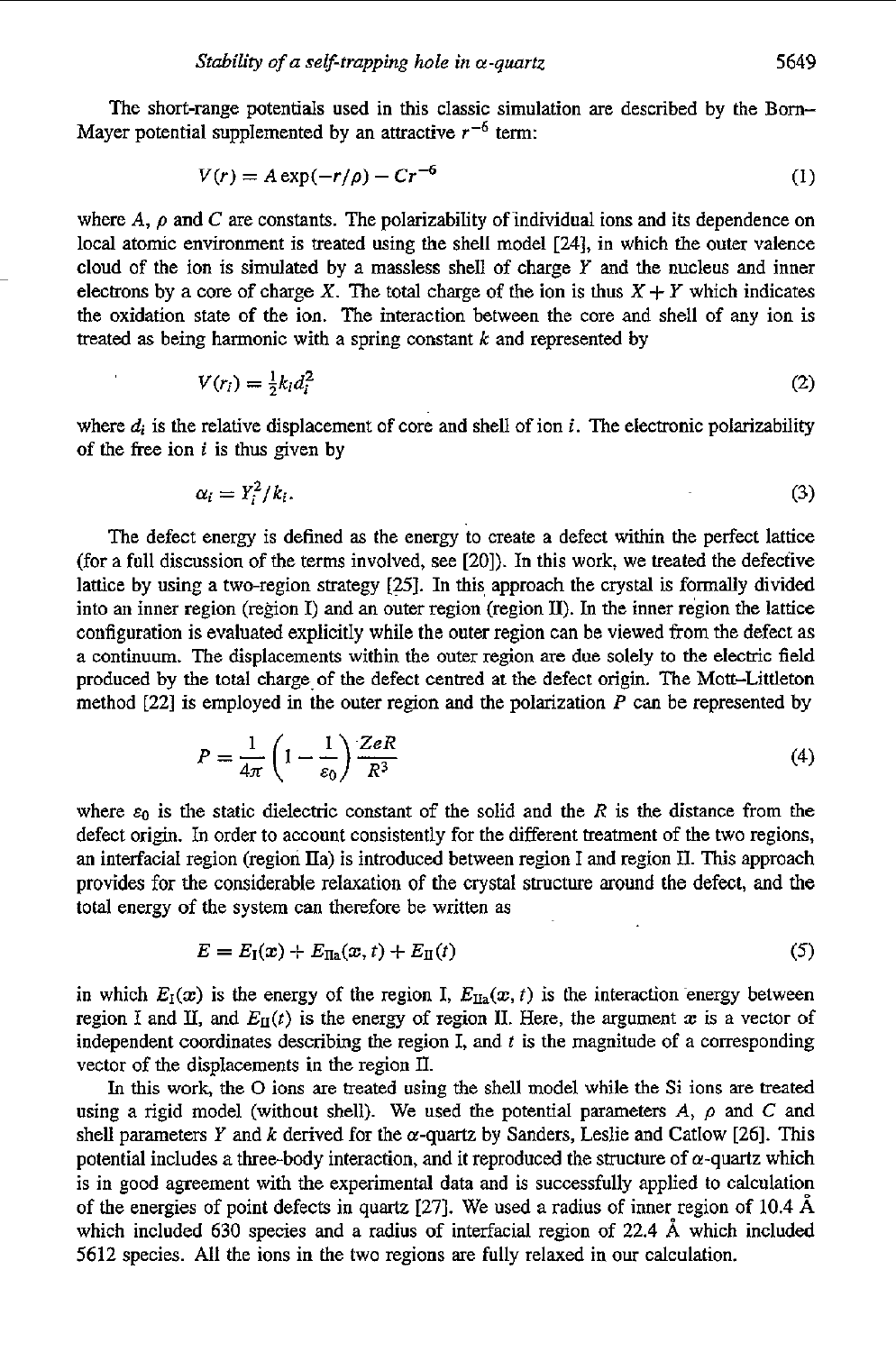## **3. Results and discussion**

### *3.i. Self-trapped hole*

In our work we are mainly concerned with the problem of stability of a hole localized on an oxygen atom. It is *assumed* that the hole is on the oxygen, rather than being a prediction, so here we are using information from quantum chemistry. Two energy terms are involved in the self-trapping mechanism, the first being elastic energy and the other electronic energy. The elastic energy is contributed by lattice distortion **as** well **as** lattice polarization. Again, the polarization energy is composed of displacement and electronic components. We made an estimate of the two components of polarization energy arising from the localized hole on the oxygen atom by performing two calculations: (1) a 'thermal' calculation in which a full equilibrium of the lattice surrounding the defect is performed; **(2)** an 'optical' calculation in which only relaxation of the shells is allowed. The defect energies corresponding to the 'thermal' and 'optical' calculation are listed in table 1. We may equal the result of the second calculation to the partly electronic polarization energy surrounding the defect, while the difference between the optical and thermal calculations gives the displacement polarization energy. We note that the displacement polarization is substantial, with a value of about 8.5 eV, while the electronic polarization also has a large value of about 2.3 eV. We have also estimated the formation energy of a hole on an oxygen atom to be 12.64 eV, indicating that a great deal of energy is needed to form a hole on an oxygen atom. That the energy is so large is not a surprise, given the large bandgap (perhaps 10 eV) of quartz.

|  |  | Table 1. The calculated defect energies in $\alpha$ -quartz. |  |  |  |  |
|--|--|--------------------------------------------------------------|--|--|--|--|
|--|--|--------------------------------------------------------------|--|--|--|--|

|                                         |         | Energy $(eV)$<br>Electronic<br>Displacement<br>polarization<br>polarization |            | Hole<br>formation |               |
|-----------------------------------------|---------|-----------------------------------------------------------------------------|------------|-------------------|---------------|
|                                         | Thermal | Optical                                                                     | energy(eV) | energy $(eV)$     | energy $(eV)$ |
| O <sup>-</sup> substituting at $O^{2-}$ | 21.39   | 29.72                                                                       | 8.33       | 2.31              | 12.64         |

We next proceed to calculate the total defect energy  $E_{\nu k}$  arising from a lattice distortion caused by a hole localized on the oxygen atom. In examining the stability of the selftrapped oxygen hole relative to a hole in its lowest-energy state in the valence band of an undistorted crystal, we follow the criterion proposed by Norgett and Stoneham **[15]** that the hole is self-trapped if the energy

$$
E_{s} = E_{\rm vk} + \frac{1}{2}E_{\rm v} - E_{\rm M}
$$
 (6)

is negative. Here  $E_{vk}$  is the calculated defect energy of the hole,  $E_v$  is the width of the valence band in the undistorted crystal, and *EM* is the anion Madelung energy. In our case  $E_{\nu k} = 21.39$  eV and  $E_M = 31.80$  eV; the value of  $E_s$  can thus be estimated from

$$
E_s = \frac{1}{2}E_v - 10.41 \text{ eV}.
$$
 (7)

The available experimental and calculated values of  $E_y$  for  $\alpha$ -quartz are 20 eV [28] and 20 eV [29] respectively. We, therefore, use these values for the calculation in formula (7) and obtained  $E_s$  as  $-0.41$  eV. The balance in energy is very close. The negative value of  $E_s$ indicates that self-trapping of a hole on an oxygen ion in  $\alpha$ -quartz is possible. Self-trapping would be favoured still more had we allowed the silicon ions to polarize too. Although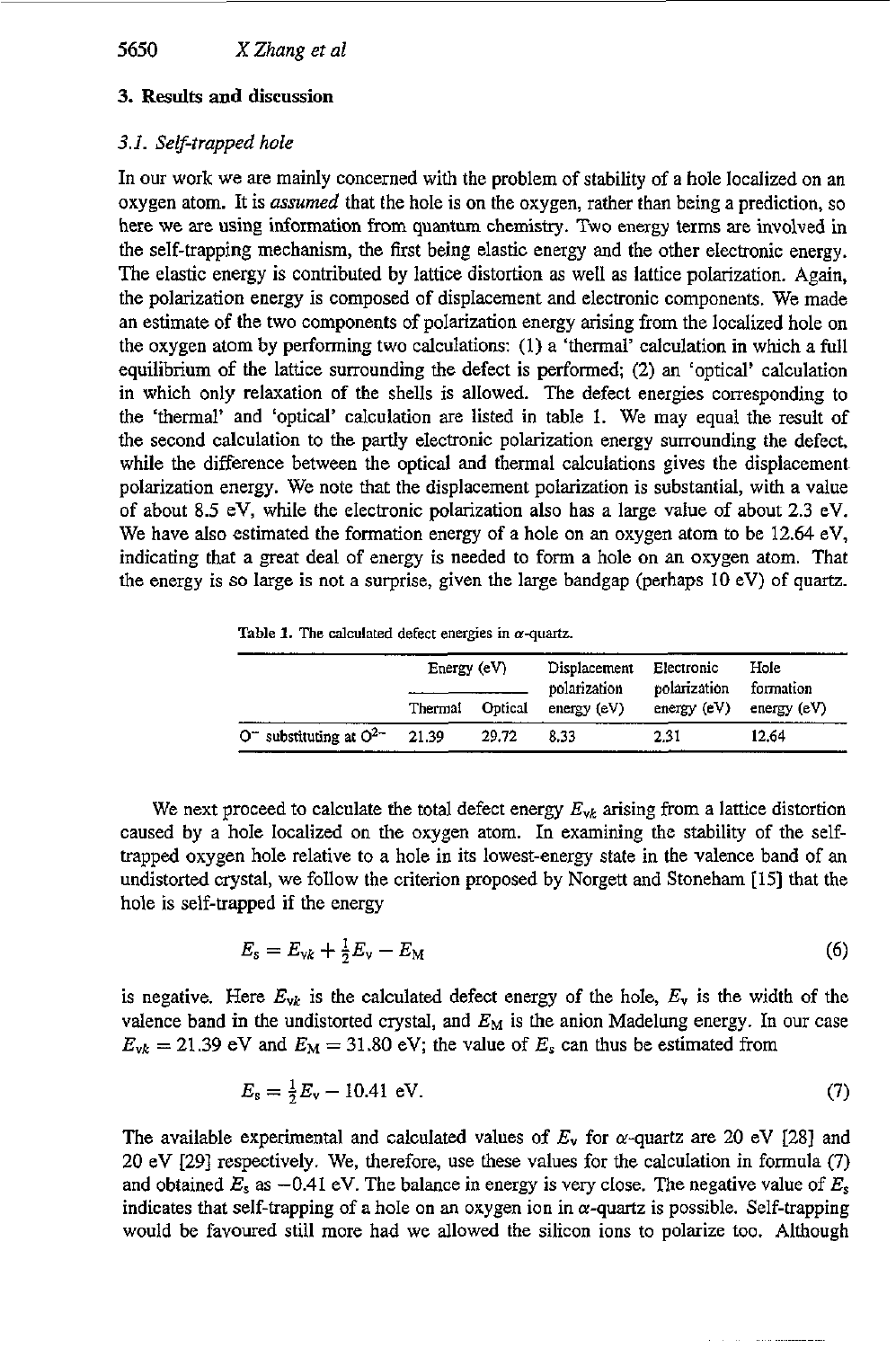our prediction is based on the difference between two large numbers, and so somewhat uncertain, the conclusion that the self-trapped state is slightly more stable is plausible. This calculation is believed to be the first calculation for a STH in pure  $\alpha$ -quartz, although the STH in Ge-doped  $\alpha$ -quartz [8] and in amorphous  $SiO_2$  have been observed [9, 15].

We have also used the *ab initio* potential of  $\alpha$ -quartz (this potential is referred to as potential **B** and the first potential we used is referred to **as** potential **A)** [30] to calculate the stability of the STH in  $\alpha$ -quartz. The value of  $E_s$  calculated using potential B is 0.55 eV (see table 2) which is 0.8 eV higher than the value calculated using potential **A.** The difference in the *E.* value is believed to arise from the difference between the dielectric constants of  $\alpha$ -quartz calculated using the two different potentials. The dielectic constant calculated using potential B is not **as** good as the dielectric constant calculated using potential **A** (see **[30]),** although the two potentials give almost the same structural parameters and elastic constant. The dielectric constant plays an important role in defect calculation, with a small variation in its value resulting in a significant corresponding change in defect energy.

|                        |                                 | Energy $E_s$ (eV) |             |  |
|------------------------|---------------------------------|-------------------|-------------|--|
|                        | Density ( $g \text{ cm}^{-3}$ ) | Potential A       | Potential B |  |
| α-quartz               | 2.649                           | $-0.41$           | 0.55        |  |
| <i>B-</i> quartz       | 2.352                           | $-0.09$           | 0.83        |  |
| α-cristobalite         | 2.344                           | 0.42              | 0.95        |  |
| <i>B</i> -cristobalite | 2.174                           | 0.99              | 1.49        |  |

**Table 2.** The energy  $E_s$  of various  $SiO_2$  polymorphs (negative  $E_s$  indicates the self-trapping of **the hole).** 

We have used both potentials to calculate the stability of a **STH** in four polymorphs of silica ( $\alpha$ -quartz,  $\beta$ -quartz,  $\alpha$ -cristobalite and  $\beta$ -cristobalite). We found that  $\alpha$ -quartz is most favourable for trapping a hole while  $\beta$ -critobalite is least favourable (see table 2). The plot of *E,* against the density of the silicas is shown in figure 1. It is found that the denser the silica, the easier it is to trap a hole. For the amorphous silicas, the volume per molecular unit is systematically larger (density less) than for the crystalline silicas (see, e.g., figure *2*  of 151). This means that the variation of energy from site to site is critical for the amorphous silicas, whereas the average density is more significant in crystalline silicas.

#### *3.2. Lattice distortion caused by a STH*

Figure 2 and table 2 show core positions of some selected ions around the hole site before, and after, hole trapping. It is observed that trapping a hole on the O ion gives rise to the displacement of the oxygen ion  $O^-$  itself by 0.14 Å. However, the two nearest silicon ions Si(1) and Si(2) show large displacements of 0.40 **A** and 0.63 **A** respectively. It is noted that both  $Si(1)$  and  $Si(2)$  shift away from the central oxygen ion  $O^-$  and that the  $Si(2)$  ion shifts more than  $Si(1)$  ion. The other three oxygen ions surrounding the  $Si(2)$ ion **(0(3),** O(4) and **O(6))** also show a large displacement compared to the three oxygen ions surrounding the  $Si(1)$  ion (i.e.  $O(1)$ ,  $O(2)$  and  $O(3)$ ). The other six Si ions,  $Si(3)$ ,  $Si(4), \ldots Si(8)$ , which are further away from the central oxygen  $O^-$  ion, have relatively smaller displacements compared to the ions closer to the *0-* ion. We also found the distance between the central  $O^-$  and its nearest-neighbour O ions increased, so we can rule out the possibility of the hole pulling two oxygen atoms together, as is seen in the  $V_K$  centre in alkali halides. We calculated the equilibrium geometries for the neutral charged cluster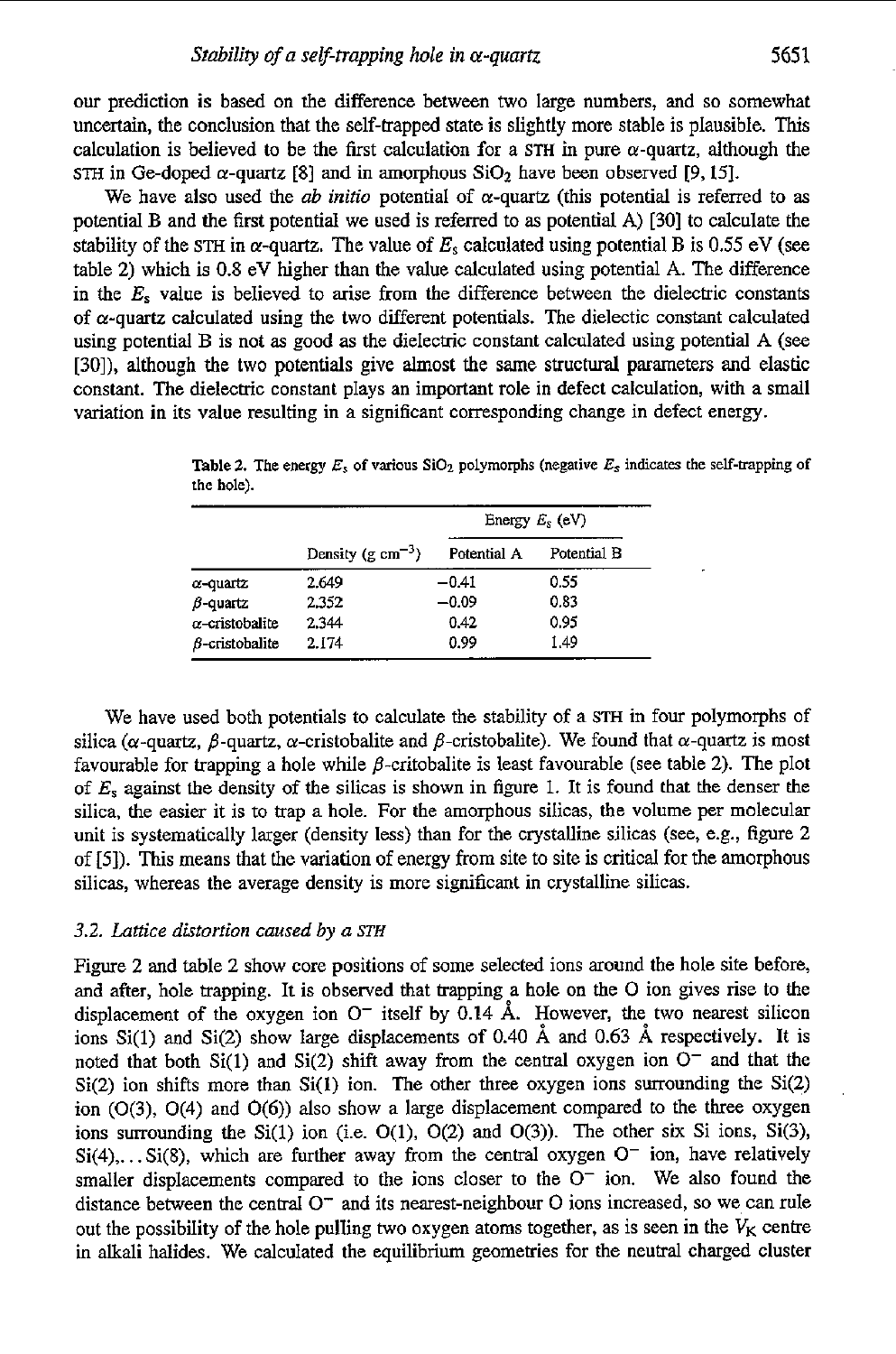

**Figure 1.** The variation of  $E<sub>s</sub>$  with density of silicas. The forms shown are  $\alpha$ -quartz,  $\beta$ -quartz, **a-crirtobalite and p-cristobalite.** 



**Figure 2.** The geometry of the central part of  $(a)$  a neutral cluster and  $(b)$  a positively charged **duster. The differences in positions are analysed in the text.** 

(see table **4)** and for the positively charged cluster, which correspond to the structure before and after hole trapping respectively. We found that both  $O^-$ -Si(1) and  $O^-$ -Si(2) bond lengths change significantly from about 1.6 Å for a neutral configuration to about 2.1 Å for a positively charged configuration. It is surprising to find that the bond angle of  $Si(1)-O^ Si(2)$  undergoes only a very small change of about  $1^\circ$ , compared to the large elongation in the bond lengths of  $O^-$ -Si(1) and  $O^-$ -Si(2). We also calculated the bond length  $R_{\text{Si}_{NN}}$ -O<sub>NN</sub> and bond angle  $\angle$ O<sub>NNN</sub>-Si<sub>NN</sub>-O<sub>NNN</sub> (where NN denotes the nearest neighbours and NNN next-nearest neighbours) with respect to the central  $O^-$  ion. It is found that after hole trapping, the bond length  $R_{\text{Sinv}-\text{ONN}}$  shortened by about 0.4-0.5 Å while the bond angles  $\angle$ O<sub>NNN</sub>-Si<sub>NN</sub>-O<sub>NNN</sub> increased by about 6-12° and bond angles  $\angle$ O<sub>NNN</sub>-Si<sub>NN</sub>-O<sub>c</sub> (where O<sub>c</sub>) denotes the central  $O^{\sim}$  ion) decreased by about 8-15°. The bond lengths  $R_{\text{Omm-Si}_0}$  (Si<sub>o</sub> denotes the outer silicon ions) undergo **an** opposite change as compared to the bond lengths  $R_{\text{Si}_{NN}-\text{O}_{\text{NN}}}$  which *increase* by about 0.04-0.06 Å after hole trapping. The changes of the bond angles  $\angle \text{Si}_{NN}$ - $\text{O}_{NNN}$ -Si<sub>o</sub> show a different pattern. After hole trapping, the bond angles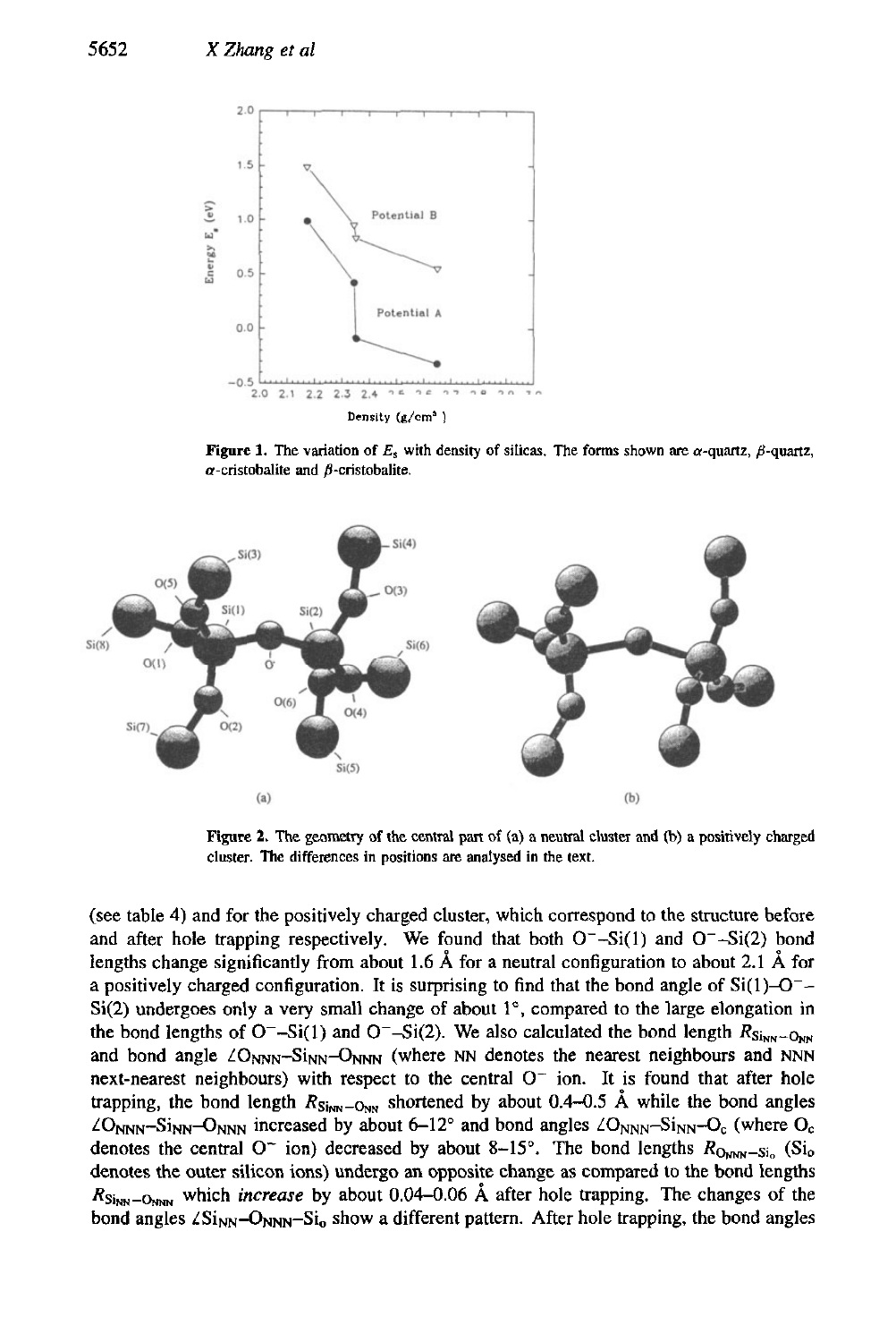$\angle$ Si(1)-O(5)-Si(3) and  $\angle$ Si(2)-O(3)-Si(4) increase, the bond angles  $\angle$ Si(1)-O(1)-Si(8) and  $\angle$ Si(1)-O(2)-Si(7) decrease, and the bond angles  $\angle$ Si(2)-O(6)-Si(5) and  $\angle$ Si(2)-O(4)-Si(6) remain almost unchanged.

|          |            | Neutral position              |                     |                      | Relaxed positions |                      |              |
|----------|------------|-------------------------------|---------------------|----------------------|-------------------|----------------------|--------------|
| Ion      | Χ          | Υ                             | z                   | X'                   | Υʻ                | $\operatorname{Z}^t$ | Displacement |
| 0-       | 0.00003    | 0.00010                       |                     | $0.00002 -0.05195$   | 0.12685           | 0.01885              | 0.13829      |
| Si(1)    | 0.94016    | $-1.12626$                    | 0.65089             | 1.16040              | $-1.39641$        | 0.84252              | 0.39775      |
| Si(2)    | $-0.08103$ | 1.12241                       |                     | $-1.15091 - 0.11889$ | 1.624.64          | $-1.52402$           | 0.62680      |
| O(1)     |            | $0.00003 - 2.25262$           | 1.30175             | 0.06089              | $-2.37011$        | 1.37228              | 0.14994      |
| O(2)     |            | $1.87158 - 1.75762 - 0.50005$ |                     | 1.89510              | $-1.81464$        | $-0.47684$           | 0.06590      |
| O(3)     | $-0.58642$ |                               | 2.499 76 - 0.500 05 | 0.62555              | 2.768.15          | $-0.60174$           | 0.28966      |
| O(4)     | $-1.09352$ |                               | $0.63145 - 2.30185$ | $-1.11351$           | 0.91148           | $-2.49168$           | 0.34144      |
| O(5)     | 1.87158    | $-0.49490$                    | 1.80182             | 1.92618              | $-0.51630$        | 1.86901              | 0.08918      |
| O(6)     | 1.36448    | 1.37341                       | $-1.80178$          | 1.38692              | 1.51150           | $-1.90574$           | 0.17430      |
| Si(3)    | 2.37697    | 0.88245                       | 2.45269             | 2.41235              | 0.91546           | 2.48748              | 0.05960      |
| Si(4)    | $-1.51784$ | 3.131 12                      | 0.65089             | $-1.57365$           | 3.22062           | 0.674.55             | 0.10810      |
| Si(5)    | 2.37697    | 0.88245                       | $-2.95272$          | 2.43472              | 0.87785           | -3.01663             | 0.08626      |
| $S_1(6)$ | $-2.53903$ | 0.88245                       | $-2.95272$          | $-2.65774$           | 0.935 60          | $-3.04795$           | 0.16120      |
| Si(7)    | 2.37697    | $-3.13497$                    | $-1.15091$          | 2.42685              | $-3.19093$        | $-1.20935$           | 0.09505      |
| Si(8)    | $-0.08103$ | $-3.37493$                    |                     | $2.45269 - 0.09410$  | $-3.51643$        | 2.54973              | 0.17208      |

**Table 3. The core position before the hole** is **trapped as the 0 site (neubal** position), **the core position** after **the** hole **is trapped** at *the* **0 site (relaxed position) and the displacement due to 0 trapping** (all coordinates are given in angströms).

We noted that after hole trapping the changes of the bond lengths  $O^-$ -Si(1) and  $O^-$ -Si(2) are about 30% while the changes of  $R_{\text{Sinv}}-O_{\text{NNN}}$  and  $R_{\text{ONNN}}-S_{i_0}$  are only 2-3%. This indicates that the network relaxation is strongly localized **on** the three central ions *(0-,*  Si(1) and Si(2)). which is the same trend as that reported by Edwards **[15].** Comparing our structural data with Edwards', we found the trend of the changes in the other structural parameters due to hole trapping to be the same, but our changes are somewhat larger than his [15]. Edwards [15] reported that network elaxation is comprised *almost* completely *of*  the motion of the two silicon nearest neighbours away from the central oxygen. We found that some ions other than the **three** central ions can also experience quite large displacement as shown in table 2 (e.g. O(3) and O(4)). The difference between Edwards' data and ours is believed to arise from the fact that in Edwards' calculations only the inner seven oxygen atoms and two silicon atoms are allowed to relax, while in our calculation more than **630**  species are allowed to relax fully.

The number of atoms inside the region I plays an important role in our defect calculation. If we include only 16 atoms in the region I then the defect energy  $E_{\rm vk}$  is 22.87 eV. As the number of atoms inside the region I increases, the defect energy  $E_{vk}$  decreases (see figure 3). When we include 630 atoms,  $E_{vk}$  is 21.39 eV leading to the self-trapping of the hole. Including more atoms inside the region **I** also affects the displacement polarization energy and electronic polarization energy. If we use 16 atoms the displacement polarization energy **and** electronic polarization energy are 6.94 eV and 1.55 eV respectively, while when we use 630 atoms these values are increased to 8.33 eV and **2.31** eV respectively.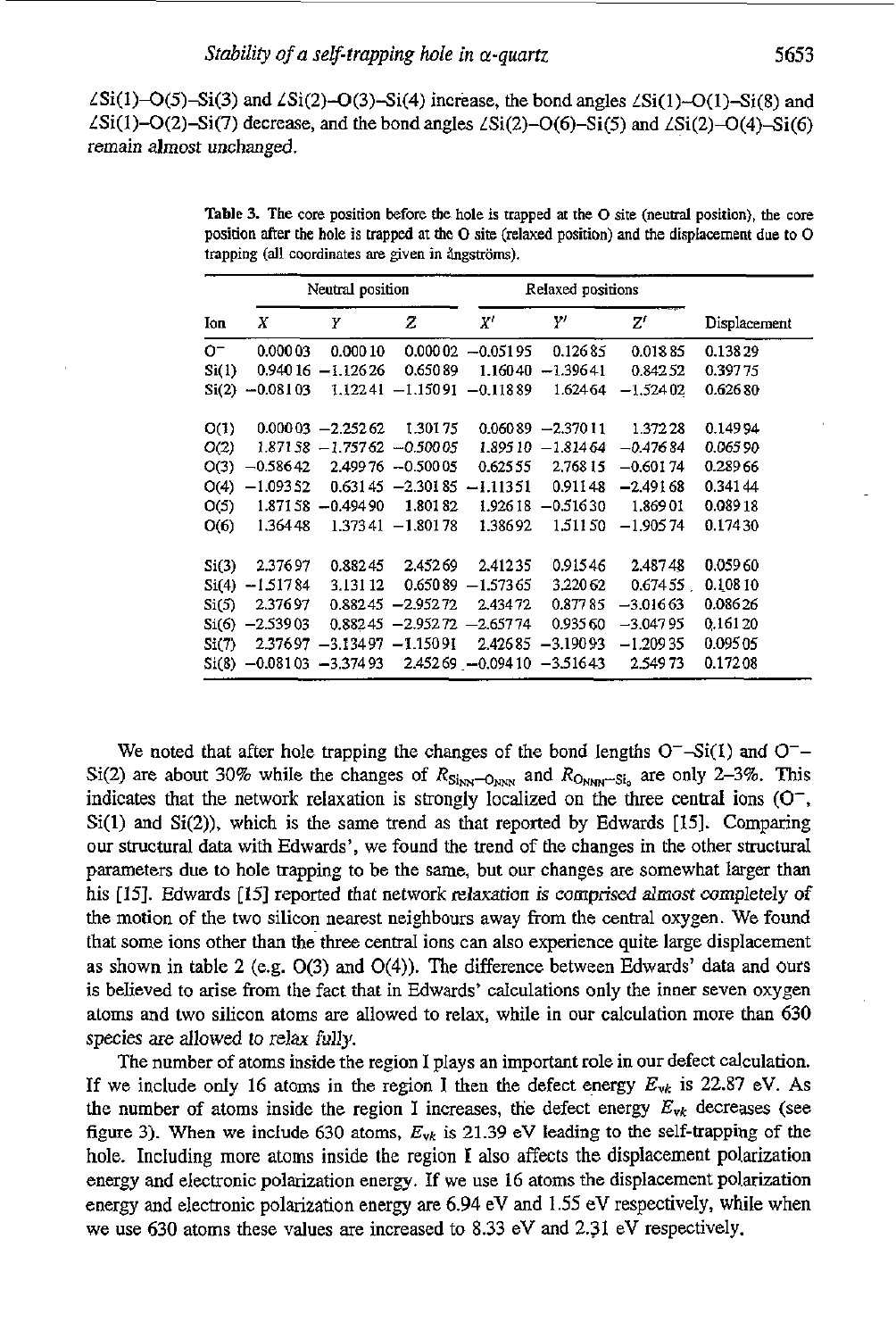| Bond length                         | Neutral | Positive | Bond angle                                                                          | Neutral | Positive |  |  |
|-------------------------------------|---------|----------|-------------------------------------------------------------------------------------|---------|----------|--|--|
| $R_{\rm O_c-Si_{NN}}$               |         |          | 2Sinn-Oc-Sinn                                                                       |         |          |  |  |
| $O^- - Si(1)$                       | 1.6050  | 2.1139   | $\angle$ Si(1)-O <sup>-</sup> -Si(2)                                                | 143.98  | 143.03   |  |  |
| $O^- - Si(2)$                       | 1.6096  | 2.1513   |                                                                                     |         |          |  |  |
| $R_{\rm Si_{NN}}$ – Onnn            |         |          | 20 <sub>nnn</sub> -Si <sub>nn</sub> -O <sub>nnn</sub>                               |         |          |  |  |
| $Si(I) - O(1)$                      | 1.6050  | 1.5613   | ZO(1)-Si(1)-O(2)                                                                    | 110.71  | 116.71   |  |  |
| $Si(1) - O(2)$                      | 1.6096  | 1.5670   | $\angle$ O(1)-Si(1)-O(5)                                                            | 108.92  | 118,43   |  |  |
| $Si(1) - O(5)$                      | 1.6096  | 1.5539   | ZO(2)-Si(1)-O(5)                                                                    | 109.29  | 118.44   |  |  |
| $Si(2)$ $O(3)$                      | 1.6050  | 1.5540   | ZO(3)-Si(2)-O(4)                                                                    | 110.71  | 119.83   |  |  |
| $Si(2)$ $O(4)$                      | 1 6096  | 1.5630   | 40(3)-Si(2)-O(6)                                                                    | 108.35  | 120.94   |  |  |
| $Si(2) - O(6)$                      | 1.6050  | 1.5576   | ZO(4)—Si(2)—O(6)                                                                    | 108.73  | 115.44   |  |  |
|                                     |         |          | $\angle \textsf{O}_{\textsf{NNN}} - \textsf{Si}_{\textsf{NN}}\text{--}\textsf{O}_c$ |         |          |  |  |
| $O^{-} - O(1)$                      | 2.6018  | 2.8424   | $\angle$ O(1)–Si(1)–O <sup>-</sup>                                                  | 108.29  | 100.24   |  |  |
| $O^- - O(2)$                        | 2.6158  | 2.7939   | ZO(2)-Si(1)-O <sup>-</sup>                                                          | 108.79  | 97.65    |  |  |
| $O^- - O(3)$                        | 2.6158  | 2.7732   | $\angle$ O(5)–Si(1)–O <sup>–</sup>                                                  | 110.71  | 97.58    |  |  |
| $O^- - O(4)$                        | 2.6255  | 2.8404   | $\angle$ O(3)-Si(2)-O <sup>-</sup>                                                  | 108.92  | 95.56    |  |  |
| $O^- - O(5)$                        | 2.6447  | 2.7838   | $\angle$ O(4)-Si(2)-O <sup>-</sup>                                                  | 109.29  | 98,52    |  |  |
| $O^-$ – $O(6)$                      | 2.6447  | 2.7734   | $\angle$ O(6)-Si(2)-O <sup>-</sup>                                                  | 110.71  | 95.46    |  |  |
| $R_{\text{ONNN}}$ --Si <sub>g</sub> |         |          | ZSinn-Onnn-Si <sub>d</sub>                                                          |         |          |  |  |
| $Si(3) - O(5)$                      | 1 6050  | 1.6636   | $\angle$ Si(1)-O(5)-Si(3)                                                           | 143.98  | 153.27   |  |  |
| $Si(7) - O(2)$                      | 1.6050  | 1.6473   | $\angle$ Si(1)-O(2)-Si(7)                                                           | 143.98  | 138.48   |  |  |
| $Si(8)-O(1)$                        | 1.6096  | 1.6506   | $\angle$ Si(1)-O(1)-Si(8)                                                           | 143.98  | 137.84   |  |  |
| $Si(4) - O(3)$                      | 1.6096  | 1.6530   | $\angle$ Si(2)–O(3)–Si(4)                                                           | 143.98  | 147.85   |  |  |
| $Si(5) - O(6)$                      | 1.6096  | 1.6533   | $\angle$ Si(2)-O(6)-Si(5)                                                           | 143.98  | 143.63   |  |  |
| $Si(6) - O(4)$                      | 1.6050  | 1.6400   | $\angle$ Si(2)-O(4)-Si(6)                                                           | 143.98  | 143.30   |  |  |

Table **4.** Equilibrium geometry for the **neuual** and positively charged clusters shown in **figure** 1. Subscripts: c=central; NN=nearest neighbours; NNN=next-nearest neighbours; o=outer. The bond length is given in *ångströms and the bond angle is given in degrees.* 



Figure 3. The variation of *the* defect energy *Evk* with the number *of* **atoms used** in the calculation.



Figure **4.** The ratio of the effective activation energy *U*  to the calculated activation energy  $E_a$ , as a function of temperature. The curve is obtained from equation (9).

#### **3.3.** *Calculation of activation energy of hole*

*3.3.1. Normal small-polaron hopping.* **At** high temperatures **the** hopping rate of a hole *is*  **given by**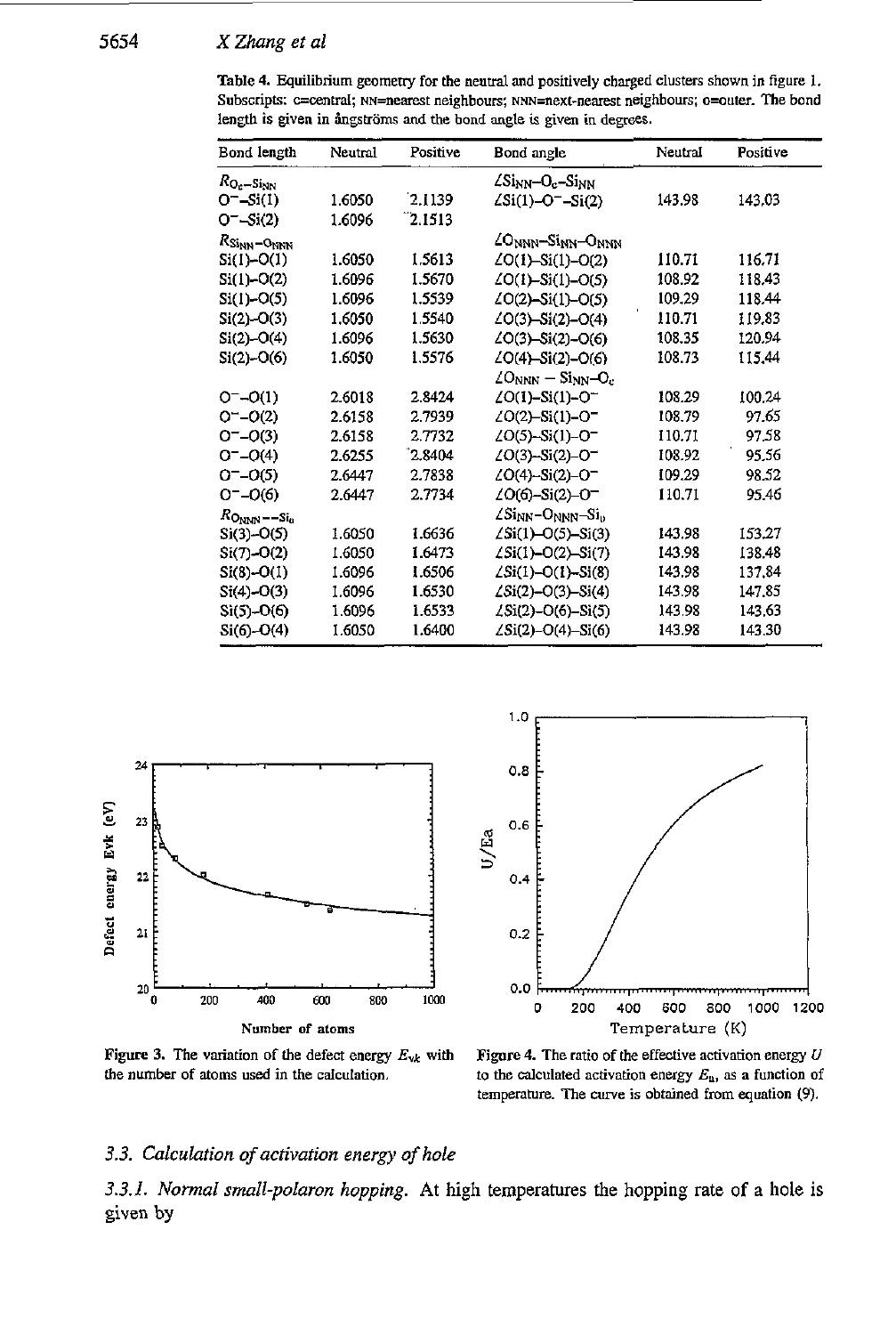*Stabiiig of a self-trapping hole in a-quartz 5655* 

$$
W_{\rm if} = \left(\frac{\pi}{4h^2 E_a kt}\right) |J_{\rm if}|^2 \exp(-E_a/kT) \tag{7}
$$

where  $E_a$  is the activation energy of a hole [18]. The activation energy  $E_a$  is the energy of the 'coincidence state' relative to the polaron ground state [2]. It can be expressed as the difference between the relaxation energy under the average of the initial and final forces,  $E_{\text{av}}$ , and the relaxation energy in the initial configuration  $E_i$  [18]

$$
E_{\rm a}=E_{\rm av}-E_{\rm i}.\tag{8}
$$

We calculate the  $E_{av}$  to be 27.06 eV and  $E_i$  to be 21.39 eV. The activation energy  $E_a$  is then estimated to be 5.67 eV, which is far larger than the expected value of a few tenths of an eV.

There are two possible explanations. The first is that expression (7) is only valid at high temperatures, i.e.  $\hbar \omega / kT < 1$  where  $\omega$  is angular frequency of a phonon and T is temperature. Because the experiment is usually undertaken at low temperatures, we need to estimate a corresponding 'effective activation energy' *U,* which is related to the experimental data. The effective activation energy  $U$  is given by [18]

$$
U = E_a 2 \operatorname{cosech}^2(y) \left( \frac{I_1[S \operatorname{cosech}(y)]}{I_0[S \operatorname{cosech}(y)]} \operatorname{cosh}(y) - 1 \right)
$$
(9)

where  $I_0$  and  $I_1$  are modified Bessel functions,  $y = \hbar \omega / kT$  and  $S = 4E_a/\hbar \omega$ . The formula (9), with  $\omega$  equal to the longitudinal optical frequency, is usually used to relate the calculated  $E_a$  to the experimental data [18, 19]. Using the experimental value  $\nu = \omega/2\pi = 36.7$  THz [31], we obtained the ratio  $U/E_a$  (shown in figure 4). It is seen that  $U/E_a$  is temperature dependent. At  $T = 180$  K,  $U/E_a = 0.0215$ . This yields the effective activation energy of 0.122 eV, which is about half the energy needed to self-trap a hole on an oxygen ion. We note that below 120 K,  $U/E_a$  is close to zero, leading to a calculated effective activation energy *U* close to zero. This implies that at very low temperatures (say  $T = 120$  K) the activation energy of a hole is very small, so the hopping rate **OF** the hole will be fast enough to prevent the observation of stable long-term self-trapping. This result seems to agree with experimental results [8], i.e., in crystalline quartz at **4** K the hopping rate of holes is still fast enough to prevent stable long-term self-trapping of the type of hole found in more ionic solids such **as** alkali halides.

3.3.2. An alternative mechanism. Since the coincidence state energy  $(E_a)$  is predicted to be very high, the obvious question is whether the standard small-polaron bopping mechanism is appropriate. As has been noted for other oxides (especially NiO, 121). charge transport could proceed via the small polaron being excited to the mobile large-polaron state. This would have a lower activation energy, of the order of the few tenths of an eV, which we have calculated, corrected for the lattice deformation in the large-polaron state. Experimentally, this would lead to differences in thermopower, but this is academic in the present case where experiments are unlikely to succeed. If the **small** polaron is indeed stable by such a small amount, we should expect that there will be populations of both small and large polarons, and it is the behaviour of this mixed population whose properties are observed.